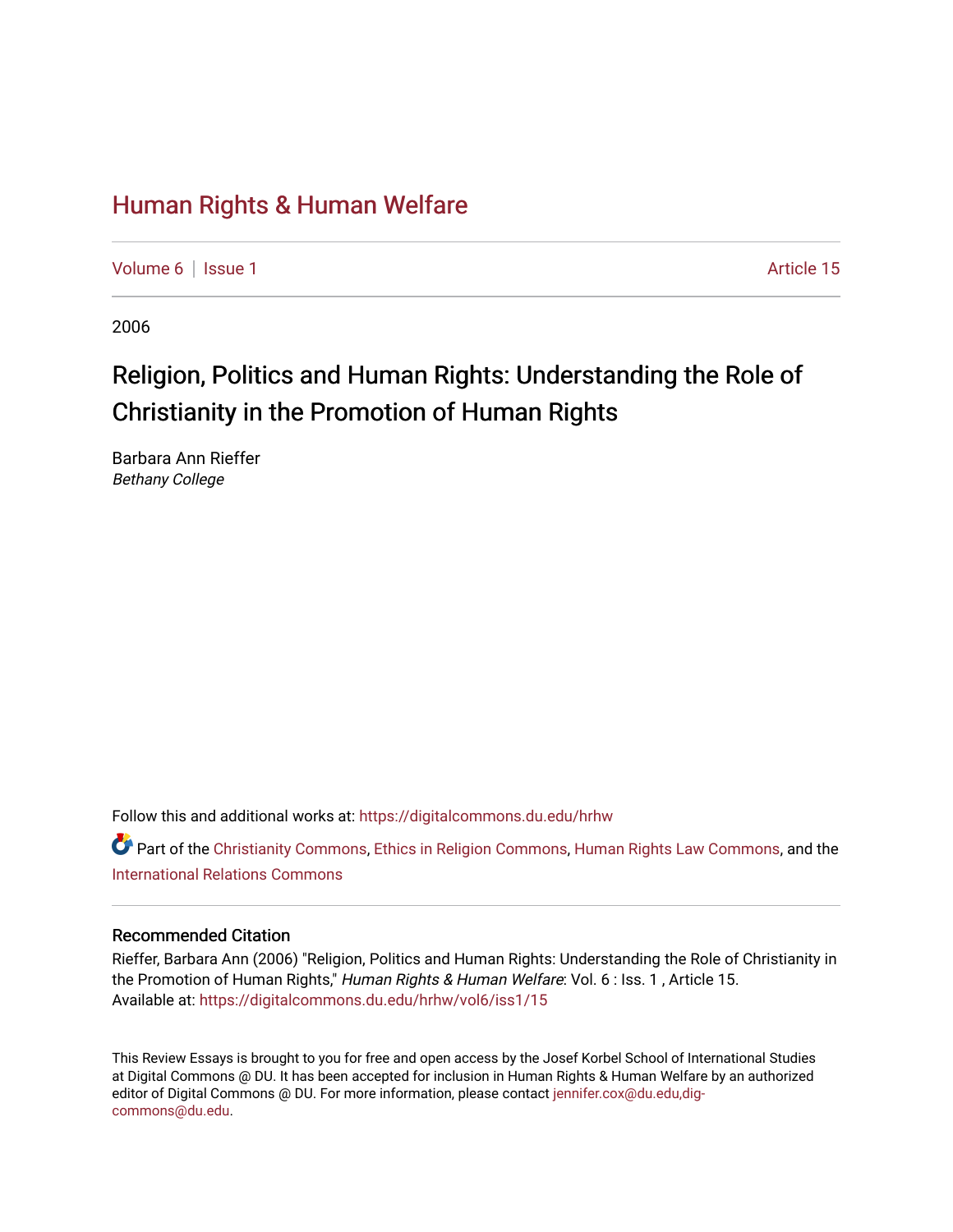

# **Religion, Politics and Human Rights: Understanding the Role of Christianity in the Promotion of Human Rights**

**By Barbara Ann Rieffer** 

**The Global Face of Public Faith by David Hollenbach. Washington, DC: Georgetown University Press, 2003. 259pp.** 

**For All Peoples and All Nations by John Nurser. Washington, DC: Georgetown University Press, 2005. 209pp.** 

In the last fifty years we have seen human rights, with its foundation in liberalism, take a more prominent role in international relations. During this same time frame, and especially in the last twenty-five years, we have seen religious individuals and movements become more active in the political arena. In numerous countries (e.g., Iran, Israel, the United States, India) religion has taken a more energetic role in society. This is also true of world politics. Religion—whether in the form of religious terrorism, religious freedom, or religious movements—has become an element in political life that simply cannot be ignored.

Religion's impact on political life raises countless debates. What role should religion play in domestic and international politics? Should religion be denied a political role? Should religious organizations and individuals be tolerated in the political realm, segregated to the private sphere, or suppressed altogether? By allowing religious organizations or political parties to play an active role in politics does one runs the risk of creating an intolerant political system?

Additional debates arise concerning the relationship between religion and human rights. What role does religion play in the promotion of human rights? Can religion, religious organizations, and religious ideas assist in the protection of the dignity of the individual? Or is religion an impediment to the promotion of human rights? If some religious traditions teach their followers that there is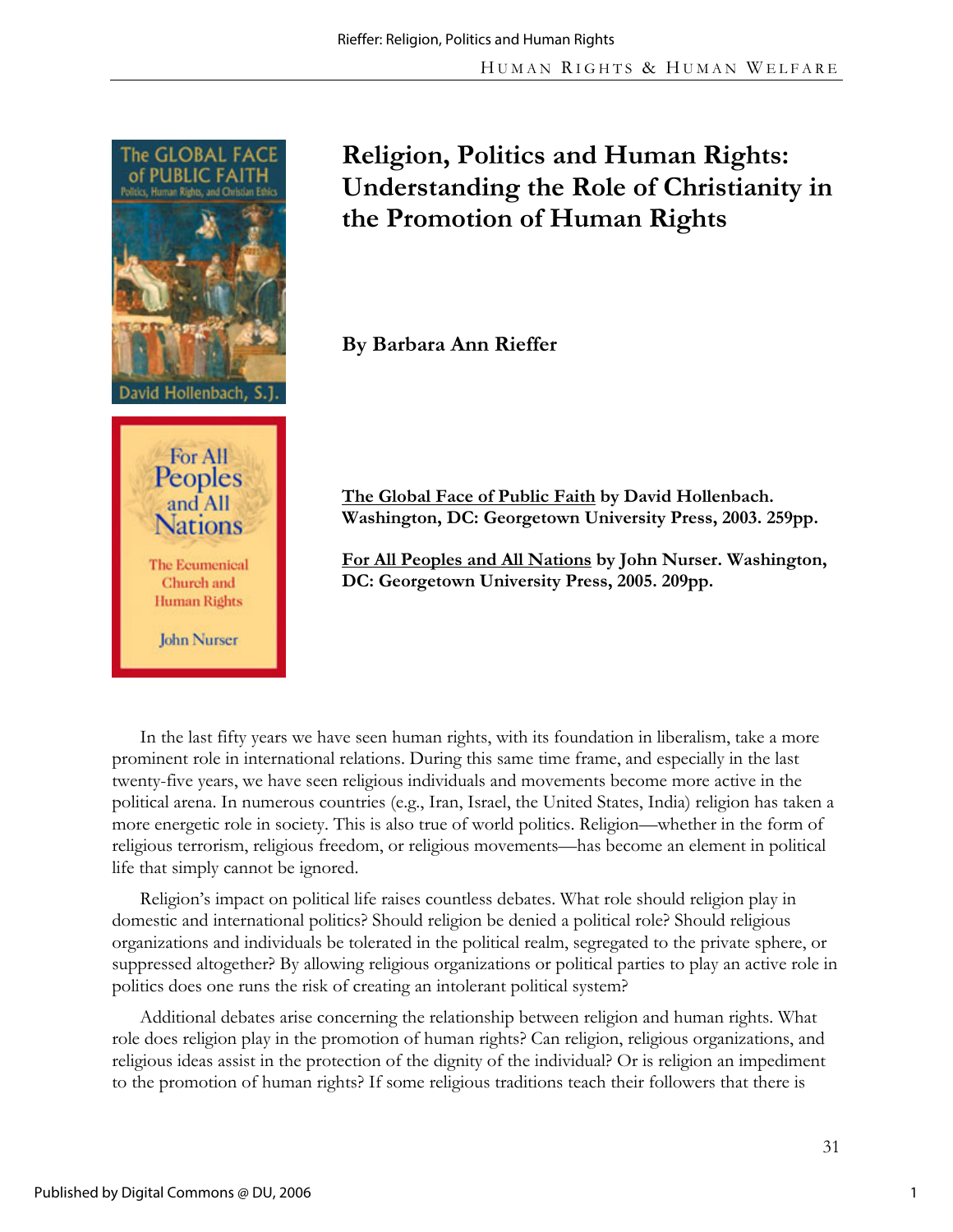only one true deity, and that those who do not follow this path are sinful or inferior or incapable of salvation, can these religions truly promote tolerance and human rights?

One can raise questions of equality and tolerance within Christianity. David Hollenbach and John Nurser have not shied away from these issues. David Hollenbach, the Margaret O'Brien Flatley Chair in Catholic Theology at Boston College, explains the role that religion (his focus is mostly on Catholicism) should play in American politics and in international relations. The Global Face of Public Faith is a collection of previously published articles on theology, American politics, and international human rights. He argues throughout these diverse essays that religious organizations and Christian values are important for a healthy democratic polity (both in America and abroad) and for a humane world that values human rights and human diversity. In the course of his work, Hollenbach contends that religious ideas can promote democracy, human rights and peace by playing an active role in civil society.

Part I focuses on theoretical debates and theological issues. Here Hollenbach examines the relationship between liberalism and religious freedom, the role of religion in a pluralistic society, the privatization of religion, the relationship between Catholic theology, relativism and absolute truth, and solidarity and human dignity. The second part addresses the contemporary debates in American politics concerning the role of religion in public life, the privatization of religion in domestic politics, the benefits of religion for civil society, as well as the impact of Vatican II. The last section of the book turns to global issues. It analyzes Christian ethics during the Cold War and the role of Catholicism in communist countries, human rights and development in Africa, and religion as a common global ethic.

John Nurser, a fellow of the Human Rights Center at the University of Essex and Canon Emeritus of Lincoln Cathedral in the Church of England, also examines the position that religious ideas and persons can play in international affairs and in the promotion of human rights. For All Peoples and All Nations is a study of the Protestant Churches' endorsement and encouragement of human rights, specifically the Universal Declaration of Human Rights. The opening chapters discuss the backdrop against which the Protestant Churches supported the development of international human rights. Chapter one sets out the creation of the World Council of Churches and the development of the ecumenical movement and its concern for global order. The second chapter looks at the early events that shaped the life of O. Frederick Nolde, an individual who actively campaigned for the Universal Declaration of Human Rights on behalf of the Protestant Churches. The remainder of the book looks at the efforts by Nolde and others to influence the global arena after World War II including the creation of the United Nations and the Universal Declaration of Human Rights.<sup>1</sup> Each of these works engages religious ideas and motivations as they relate to human rights. In their respective books, Nurser and Hollenbach offer arguments and evidence to suggest that religion, specifically Christianity, can be harnessed for the protection of human rights.

 $\overline{a}$ 

<sup>&</sup>lt;sup>1</sup> In fact, those interested in the development of human rights would be advised to concentrate mainly on chapters 7, 9, and 10.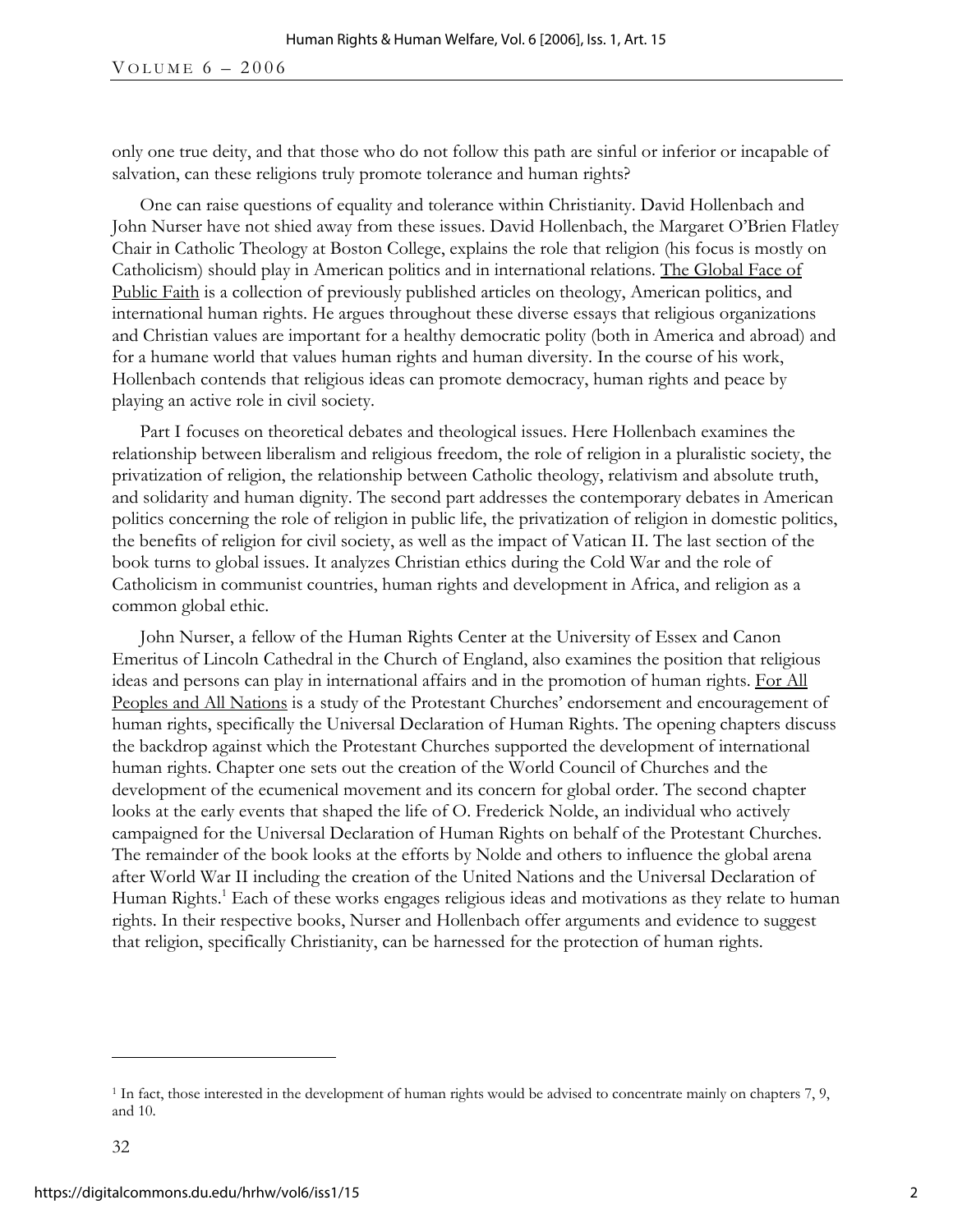#### **Relationship between Religion and Politics**

#### *Liberalism*

Liberalism as a political ideology incorporates a number of fundamental tenets. It stresses the importance of individuals as free and equal members of a society. Secondly, liberalism believes in the dignity of all persons. Finally, it allows for individuals to assert their rights against their government. Each individual, therefore, has certain rights that no government can violate.

Central to any conception of human rights and human dignity is equality. There cannot be *universal* human rights if all individuals do not share them *equally*. The Universal Declaration of Human Rights echoes this sentiment. The preamble begins: "Whereas recognition of the inherent dignity and of the equal and inalienable rights of all members of the human family is the foundation of freedom, justice, and peace in the world."

Liberal democracies represent the best form of government to recognize the equal dignity and worth of individuals through the guaranteed protection of individual freedoms. In his influential book, The End of History and the Last Man, Francis Fukuyama suggests that human rights and the liberal political philosophy from which human rights arose represent the end of history as far as theory is concerned. Liberal democracies which respect human rights are the type of society for which persons have been striving over the centuries. The rights articulated in the Universal Declaration of Human Rights also attempt to establish the relationship between the individual and the state and protect human dignity.

Human rights are connected to liberalism primarily through the significance that both place on the individual. When conflicts arise liberalism gives priority to the individual over the good of the state. Thus, liberalism demonstrates its belief in the inherent worth of all human beings and its refusal to sacrifice some individuals for the betterment of society (Rawls 1971:3).<sup>2</sup>

Liberalism, since its development in the  $17<sup>th</sup>$  century, has had a thorny interaction with religion. Where and how religion fits into a liberal political system has been the subject of numerous books and articles. Some have argued that liberalism's focus on freedom of religion and the separation of church and state is the appropriate means by which to promote stability and protect individual rights. Others, however, have seen the separation doctrine as one that privatizes religion and hence makes religious individuals second class citizens.

#### *Privatization of Religion*

So how should liberal political societies, which respect human rights, deal with the religious resurgence within their societies and outside of their borders? The relationship between liberalism and religion has a complex history. One of the most influential theorists of liberalism, John Locke argued for religious toleration as the best way to achieve peace in a society with a diversity of religious traditions. Locke saw the destructive nature of the religious conflicts between Catholics and Protestants in England and in Continental Europe (Wootton 1993). Lockean Liberalism evolved and influenced many Enlightenment thinkers including the Founding Fathers in the American colonies.

 $\overline{a}$ 

<sup>2</sup> For a classic articulation John Rawls states, "Each person possesses an inviolability founded on justice that even the welfare of the society as a whole cannot override" (Rawls 1971: 3).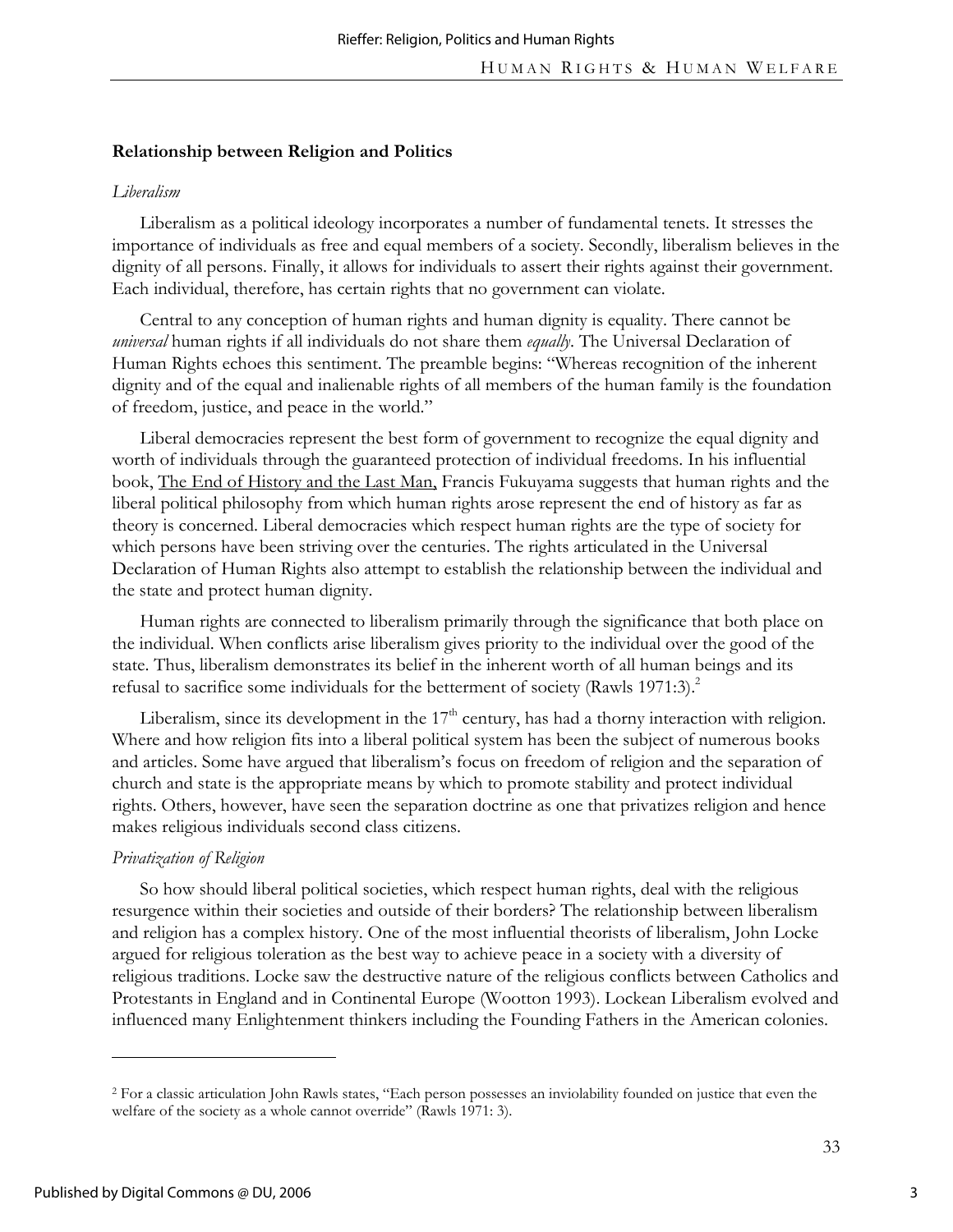Their response was the First Amendment's freedom of religion and the development of the separation of church and state.

In 1789, the Bill of Rights was adopted and a form of separation of church and state was instituted in the U.S. The First Amendment states that "Congress shall make no law respecting an establishment of religion, or prohibiting the free exercise thereof." This has been referred to by some as the *separation doctrine.*<sup>3</sup> This states that the government is prohibited from establishing or sponsoring a religion as well as from restricting religious liberty. Under this conception religious beliefs and practices are not to be prohibited. Citizens are free to worship and believe as they choose. Based on liberal philosophy, the separation doctrine argues the state is to remain neutral among religions, as well as between the religious and the non-religious. On this account, religion is thought of as something which concerns citizens' *private* lives; but it should be left out of the *public* realm (Kymlicka 1995: 3).

### *Public/Private Distinction*

The neutrality assumption of liberalism, as seen in the separation doctrine in the United States, has had the effect of privatizing religion by expressing the view that the state occupies one realm, the public realm, and religion occupies another realm, the private realm. The public/private distinction suggests that private matters are not the concern of the state and therefore should not be brought into the public realm. The message of American society seems to be that individuals are free to believe what they want, but that religious beliefs ought to remain private and out of the view of society (Carter 1993). In this respect American political and legal culture asks the faithful to act publicly and sometimes privately as well, as though their faith does not matter to them (Greenawalt 1988).

Liberal theorists and philosophers such as Paul Weithman and Bruce Ackerman are defenders of the separation doctrine and the neutrality assumption of liberalism. Weithman suggests that religion has the potential to destabilize a democracy. This concern flows not only from the religious conflicts in the 17<sup>th</sup> century, but also represents present day religious conflicts. He argues that religious beliefs make social cooperation difficult to accomplish. Religious groups have often been segregated economically, politically, socially, and geographically (Yarnold 1998). The diversity among religious and the non-religious perspectives prevents citizens from sharing a common religious worldview. Since people do not share similar religious perspectives, Weithman suggests that this could lead to instability. Any appeal to values and beliefs outside of the core set that reasonable citizens would agree upon, has the potential to threaten a well-ordered society. It is for this reason that he encourages religion to be tolerated in the private realm, but not in the public realm (Weithman 1997: 4).

The privatization of religious convictions is also strongly defended in the work of Bruce Ackerman. He argues for a maximal separation doctrine in that religion does not have an appropriate place in the public realm of a liberal democracy (Ackerman 1980). When citizens offer and rely upon deeply held religious convictions, they are violating the spirit of liberal democracy by

-

<sup>&</sup>lt;sup>3</sup> "The general view that in a free and democratic society, the state should neither establish a church nor impair religious liberty" (Audi 1989: 260).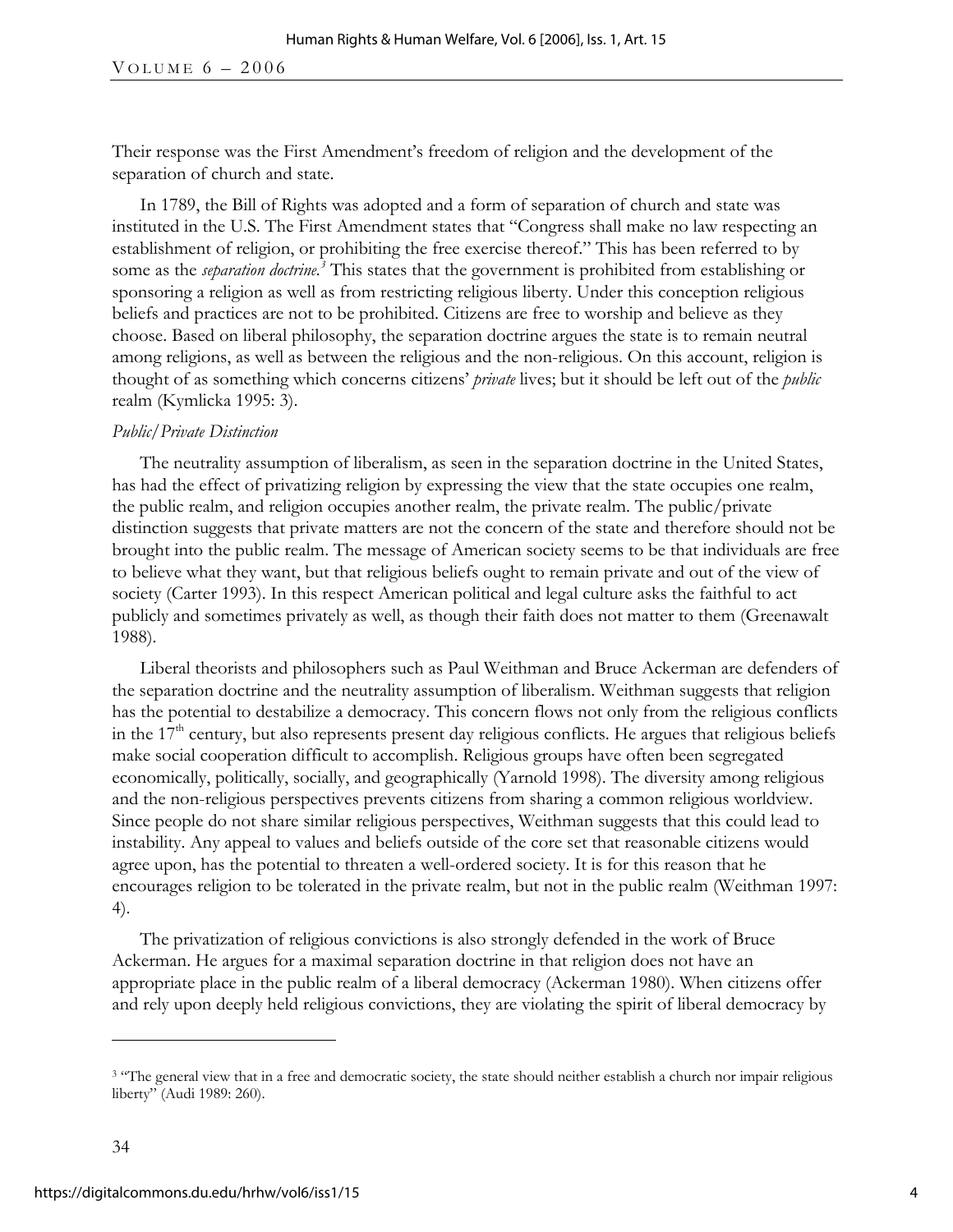diminishing public discourse. To avoid this, a citizen in a liberal democracy must not rely on religious views or bring religious beliefs or practices in the public domain because they are not available or accessible to everyone. Ackerman articulates his conception of neutrality as:

*No reason is a good reason if it requires the power holder to assert (a) that his conception of the good is better than that asserted by any of his fellow citizens or (b) that regardless of his conception of the good, he is intrinsically superior to one or more of his fellow citizens* (1980: 10).

Essentially Ackerman asks the religious citizen in a liberal democracy to set aside her religious convictions when in the public realm. Since religious citizens assert a "privileged insight into the moral universe" which eludes portions of the society, their beliefs should not penetrate political discourse (Ackerman 1980: 10).

Interestingly, O. Frederick Nolde, director of the Church's Commission on International Affairs (CCIA), came to a similar conclusion as Weithman, although for more pragmatic reasons. As Nurser explains, by 1944 Nolde came to the supposition that "freedom demands a broader base than can be offered by religion alone, and moreover, that ideas about extending religious liberty needed to be placed in a secular context" (xi). Thus, Nolde came to see that promoting human rights, and specifically the right to religious freedom, was more likely to succeed if secular arguments were presented to which individuals with diverse moral and religious commitments could acquiesce. Nurser, on the other hand, seems to grumble about the privatization of religious ideas:

*There has been pressure since 1960 to label inappropriate and unwelcome any religious contribution (or even language) outside the dimension of private lives and particular communities of faith adherents. The 'public square' should display its nakedness for all to see, and it should be inspected frequently to keep it that way (2).* 

Hollenbach also disagrees with the privatization of religion, arguing that religion should not be barred nor discouraged from the public square. He explains that "the free exercise of religion is a social freedom and the right to freedom of religion includes the right to seek to influence the policies and laws by which a free people will be governed and the public culture they share" (14).

Hollenbach's understanding of the public/private distinction offers a significant contribution to this discussion. He conceives of the private realm as outside of the view of society. The public realm consists of civil society. By this Hollenbach is referring to "families, neighborhoods, churches, labor unions, corporations, professional associations, credit unions, cooperatives, universities, and a host of other associations. These communities are not private, but public"( Hollenbach: 153). This is further distinguished from the government. Religion under this conceptualization is part of civil society and can and should influence civil society: "Thus, churches, just like all the other associations that make up civil society, must be both free from domination by the state and free to act and express themselves in public" (Hollenbach: 155).

Privatizing religion would be, in Hollenbach's view, detrimental to society. If religion remains private, then the vibrancy of civil society will suffer. Drawing on the work of Robert Putnam's Bowling Alone and Making Democracy Work, Hollenbach argues that civil society is vital to a healthy democracy, and religious organizations can contribute to the strength of civil society. The organizations that constitute civil society allow their members a means to participate and to be active in the development of societal culture and public life. As such, a flourishing civil society strengthens a democratic political system by empowering its citizens to participate. That churches and mosques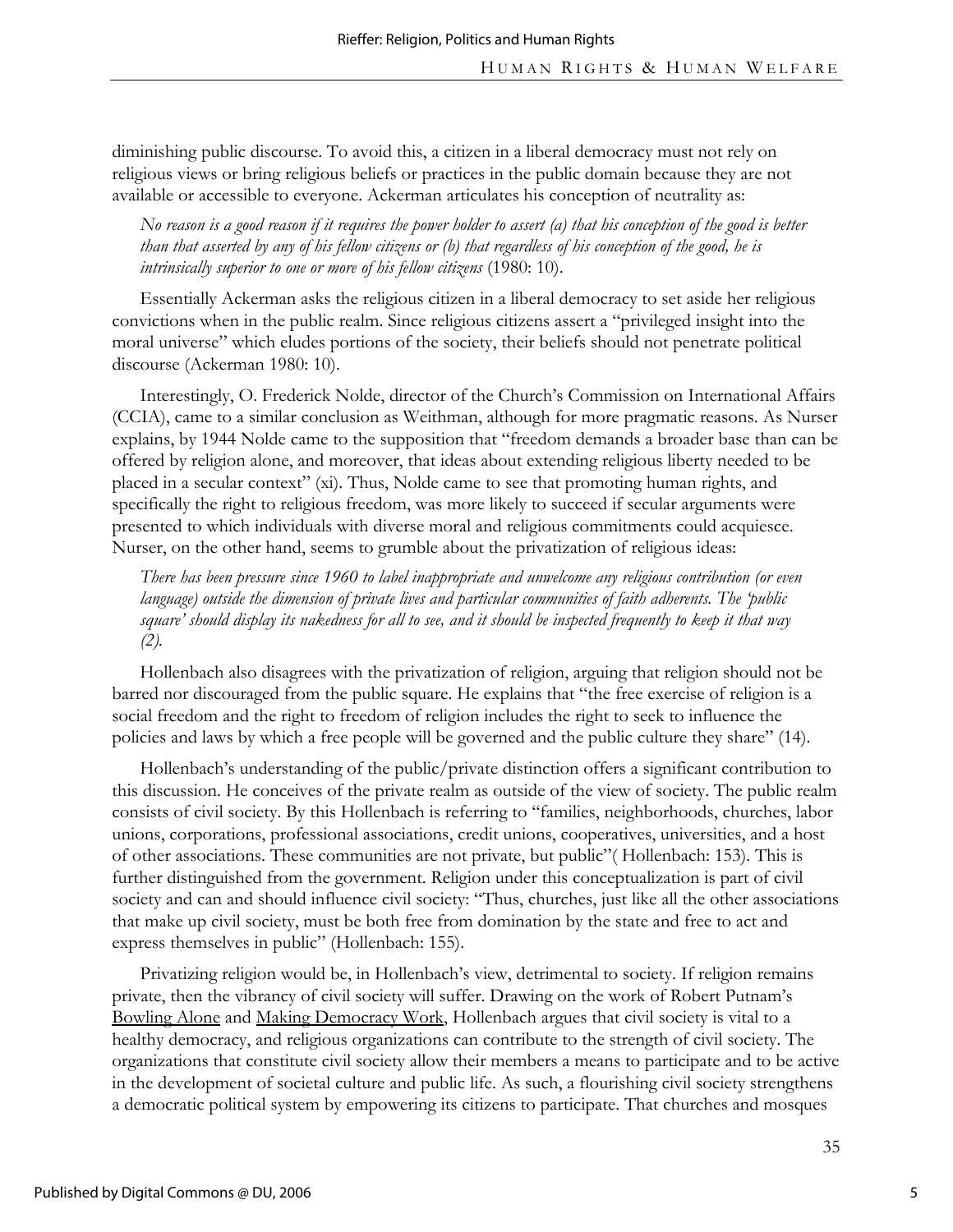and synagogues offer their members the opportunity to participate and partake in public life is main justification for an active role for religious institutions.

Hollenbach acknowledges the concerns of some who fear that religious organizations will try to coerce others to accept their religious beliefs. History and recent public campaigns, he notes, have increased suspicions about religious influence on American society:

*One prominent version of the argument for insulating the political process from the influence of religious convictions harkens back to the dismaying historical record of the Catholic and Protestant communities during the sixteenth and seventeenth century wars of religion. This history is seen as a precedent for what is likely to happen today is religious communities decide to press their beliefs as guides for governmental decision making or public policy. Sometimes this historical appeal is augmented by references to "moral majorities" insisting on prayer in public schools, the teaching of "creation science" in these schools, and the imposition of religious convictions about abortion on those who do not share these convictions (148-9).* 

Hollenback disavows coercive methods to impose religious convictions on society, encouraging instead a rational dialogue in which individuals with different conceptions of the good engage in an honest and respectful exchange of ideas to arrive at a global ethic. This is only possible if everyone, including the pious, is treated with respect.

#### **Relationship between Religion and Human Rights**

### *Theoretical Foundations of Human Rights*

Despite the fact that all human beings seek human rights and despite the fact that there have been numerous political and legal developments over the last fifty years to protect and respect human rights in international relations, there has been little agreement about the origin of these rights (Forsythe 2000: 28). While some scholars have argued that human rights originated in the West, others have challenged that conception. In The Evolution of International Human Rights: Visions Seen, Paul Gordon Lauren argues that human rights do not have a single geographical or temporal origin but rather developed in all cultures and religions around the world. At various times philosophers, prophets, and spiritual leaders developed the concept of human rights. Lauren suggests that all the major religions express the belief that human beings have an inherent dignity. On account of this, we have obligations to others:

*All of the major religions of the world seek in one way or another to speak to the issue of human responsibility to others. Despite their vast differences, complex contradictions, internal paradoxes, cultural variations, and susceptibility to conflicting interpretation and fierce argumentation, all of the great religious traditions share a universal interest in addressing the integrity, worth, and dignity of all persons and consequently, the duty toward other people who suffer without distinction (Lauren 1998: 5).*

The Judeo-Christian tradition has affirmed the principles of human dignity, brotherhood, and equality. The Torah advocated reciprocity of duties and stressed that as your brother's keeper, you are responsible for his or her well being (Genesis 4:9). The Torah also teaches its followers to feed those who are starving and to care for those in need (Genesis 42, 43). Building on the Old Testament, Jesus of Nazareth taught his followers to clothe the naked, feed the hungry, assist the ill and shelter the homeless.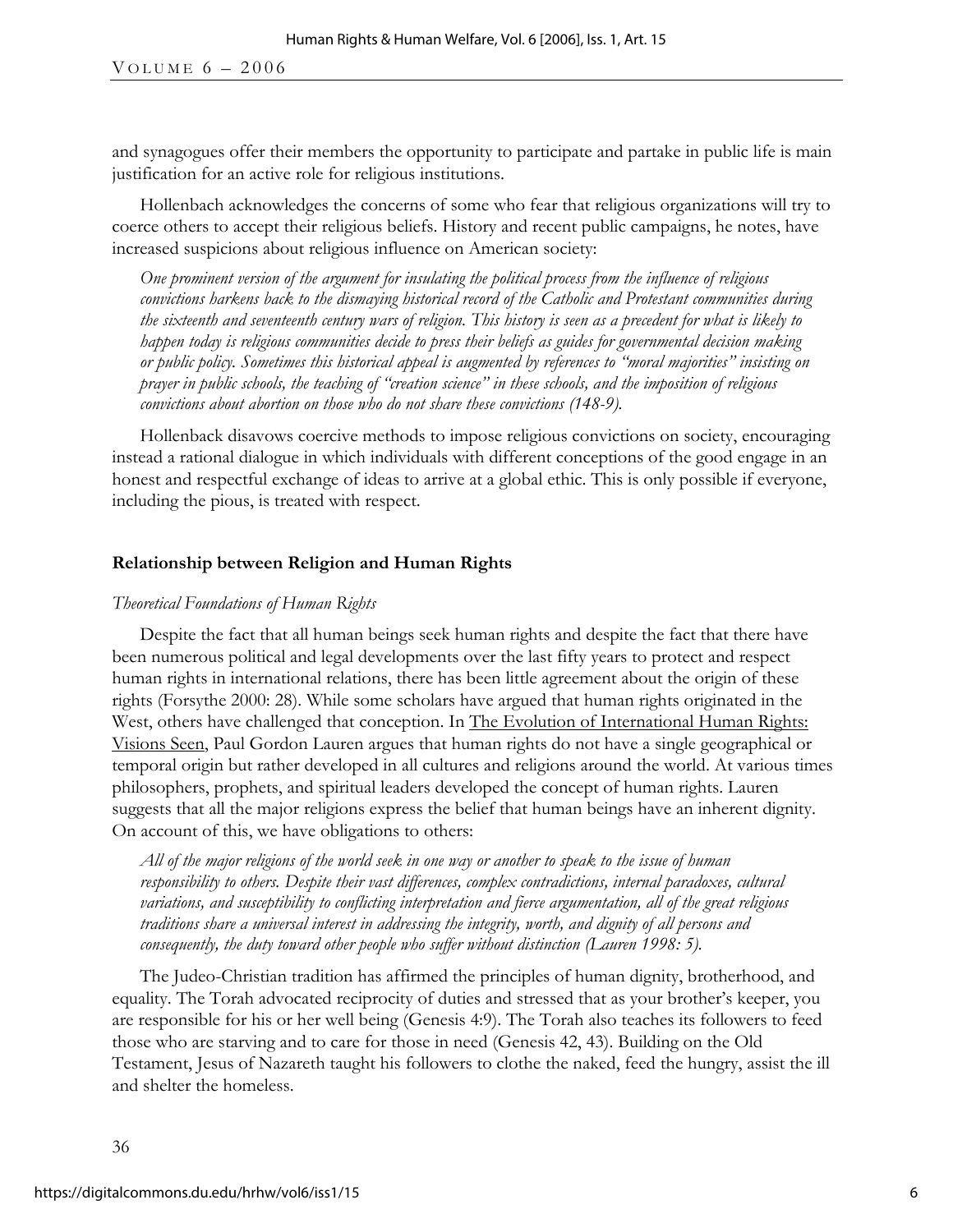These religious traditions offered civilization the foundation on which the international human rights framework would be built. These early writings articulated a moral code detailing the duties and responsibilities of all people. The concept that individuals have a duty to others is the basis for the present day belief that governments and individuals have duties beyond their borders. Most importantly according to Lauren, these early religious beliefs promoted the initial discussions about rights (1998: 9). Thus Lauren argues that "ideas about human duties led quite naturally to ideas about human rights" (Ibid). It is in this initial formulation of the inherent dignity of every human being and duties to others in which we see the origins of the idea of human rights which was eventually ratified and incorporated into international law in the  $20<sup>th</sup>$  century.

While various religious texts suggest that we have duties to others, they often also incorporate ideas and concepts which are incompatible with the notion of human rights. In fact many religious texts have offered their believers a variety of conflicting propositions to follow. For example, while the Judeo-Christian tradition teaches that all individuals were created in the image and likeness of God, and hence should be respected, that has not meant that all individuals in all circumstances deserved that respect. For example, Leviticus instructs individuals to kill homosexuals (Leviticus, 20:13). Furthermore, the Bible does not consistently promote the dignity of women. Often women are depicted as being second-class citizens, unequal to their male counterparts, and are taught to obey their husbands and fathers.

Yet, despite the limitations in Lauren's argument concerning religion's ability to provide a foundation for the conceptual development of international human rights, various religious leaders, individuals, and organizations have contributed to the legal development and protection of human rights.

## *The Positive Contributions of Religion*

Individuals, specifically religious individuals, can and do play a prominent role in the promotion of human rights. These individuals, as leaders of a religious tradition (Dali Lama) or as influential politicians (John Foster Dulles) can provide leadership on the importance and protection of human rights.

Much of the focus of Nurser's book is on Dr. Nolde. Nurser suggests that "the successful outcome of the struggle for global human rights institutions in the period of 1944-48 was influenced to a surprising degree by the part of one person, Dr. O. Frederick Nolde" (173). Nurser laments the fact that Nolde has been largely forgotten in the work of the World Council of Churches (WCC), and in the historical development of human rights. While Nurser is successful in demonstrating that Nolde was passionate about human rights and active in meeting with church leaders, as well as diplomats and influential leaders (Eleanor Roosevelt), he fails to show how Nolde's efforts affected policy. There is substantial documentation of letter writing campaigns, participation at conferences, and contact with various people. Missing in much of this work is how others received Nolde's efforts. Hence, this work lacks the demonstration that his efforts, however gallant, had the intended effect. This is largely a result of the emphasis throughout the book on the activities of Nolde and other Protestant leaders. Therefore Nurser demonstrates activity but not impact. Far too little space is devoted to the development of the Universal Declaration of Human Rights, the United Nations and other aspects of human rights. One has to look to Schlesinger (2003), Morsink (1999), and others for this historical evolution.

7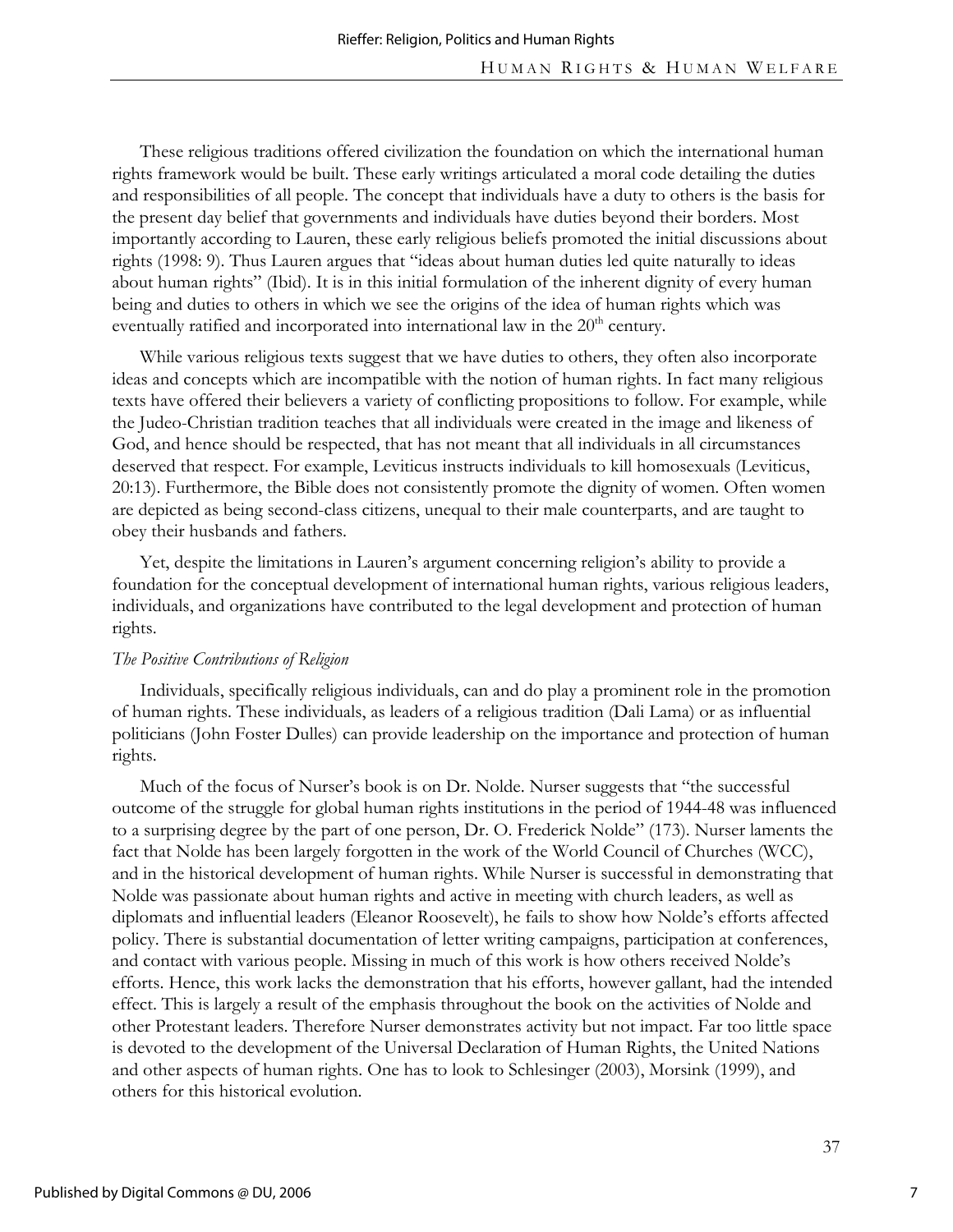After Vatican II human rights became a reoccurring idea in theological doctrines, and were an essential aspect of Pope John Paul II's papacy (Nurser: 22). Pope John Paul II brought his ideas about human rights, solidarity, and peace to Eastern Europe and affected the transformation from communism there. He argued for and supported civil society in Poland. He also criticized communism for its destruction of community and civil society throughout the world. His ideas and his support encouraged many living in authoritarian regimes to peacefully oppose their oppressors (Hollenbach 2003:196). These are a few examples of individuals who have made a difference in the pursuit of peace and human rights.

Especially important in discussions of human rights and religion is the ability for religions to mobilize their constituency towards policy goals. The grassroots base that many religious institutions have can be used to exert pressure on politicians towards the protection of human rights and dignity of others. Nurser suggests that one of the Protestant community's greatest assets is this ability to mobilize and was evident in the 1940s.

Within the U.S., the coordinated drive by lay and clerical leaders of the mainline Protestant "Christian forces" to produce an educated democratic majority for American commitment to a U.N. organization-vision of global order in 1945 was an invaluable precondition for its political achievement. The membership constituencies from which they could draw ought not be underestimated. It was the biggest organized family of voluntary associations in the country (Nurser: 78). The WCC has continued to educate and mobilize its members when it concludes that human rights violations are occurring. Recently the WCC has recommended that members consider "divesting from companies that aid Israel in the occupied Palestinian territories" (*New York Times*, Feb 23, 2005).

Similarly, the Catholic Church has the power to mobilize its adherents towards issues of justice and peace. This often occurs through pastoral letters and public statements from bishops. In the 1970s and 1980s the world saw a movement towards democracy in various regions of the world. Samuel Huntington coined this movement the Third Wave (Huntington 1991). In diverse places such as Spain, the Philippines, Chile, and Poland, grassroots movements pushed for and achieved the transformation of their political system to a democratic polity. Huntington attributes this to the fundamental changes stemming from Vatican II and the role of the pope and other clerics in supporting the opposition movements (Hollenbach: 127).

In 1948 the General Assembly of the United Nations enumerated a set of basic principles, albeit as a nonbinding resolution. These principles are the basic requirements to respect the dignity of all individuals. The Universal Declaration of Human Rights (UDHR), as enumerated in 1948, consists of thirty moral propositions. The UDHR, drafted by representatives from various regions and adopted by numerous countries incorporates both first generation (civil and political) and second generation (social and economic) rights (Morsink 1999). Gaining the acceptance of the ideas in the UDHR was not a straightforward task. John Nurser suggests that Protestant churches were important to the development of this document.

Nurser's For All Peoples and All Nations is a study of how the ecumenical churches influenced the Universal Declaration of Human Rights. For Nurser, "a group of men and women, lay and ordained, from within the Protestant and Anglican Christian traditions of religion was able to play a significant role in including what became a 'universal declaration' of human rights" (1).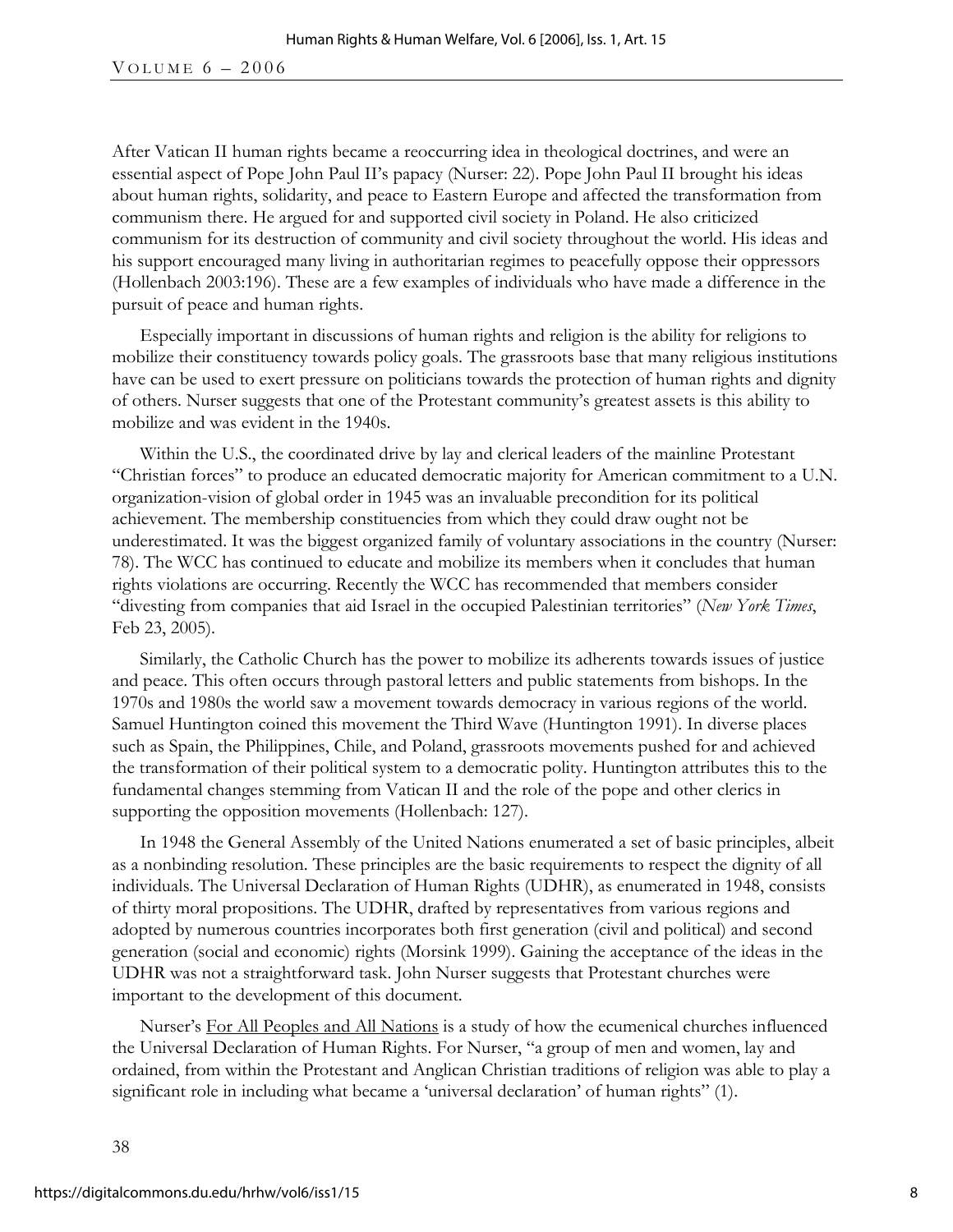The motivation for Christians, as described by Nurser, was twofold. First, the horrors of World War I demanded a response: "the abyss of greed, hatred, and ruthlessness into which the 'Christian nations' of Europe stumbled in 1914 provoked an urgent energy" (13). Christians had an obligation to help to create a world in which these atrocities did not recur.

Secondly, there was Christian self-interest. Religious freedom was a necessary requirement for missionary societies and activities:

*If rights designated as human (though unavailable to black slaves) were protected by the U.S. government, why could such rights not be protected in the case of humans living under other governments? For the missionary societies, this question had day to day urgency. If a missionary overseas is not free to worship and to teach, and those who wish for baptism are forbidden to receive it under pain of loss of property or even life, to whom could there be an appeal?...So the argument ran, Christians live an ethos that asserts a clear obligation to campaign for, help, establish, and defend an order that would provide a civil shield everywhere for both personal and community religious liberty* (20).

Furthermore, Nolde and others associated with the World Council of Churches came to realize that religious freedom would only have meaning if other basic rights were also protected. Freedom of association, freedom of speech, freedom of movement, and the right to life and liberty were also essential if the right to worship would have significance.

The Vatican was not always at the forefront in the defense of human rights. The Catholic Church had a long history of devotion to oppressive monarchs and leaders so long as the Catholic Church retained a protected space in society. Even as recently as the  $20<sup>th</sup>$  century, the Catholic Church was criticized for its refusal to confront Hitler about the killing of Jews during World War II. The Second Vatican Council, better known as Vatican II, fundamentally changed the Catholic Church and its relationship to national governments.

Vatican II (1962-5) was an important event in the history of the Roman Catholic Church. The gathering was significant because it demonstrated that the Roman Catholic Church was not simply a European Church, but with participants from various regions of the world there was no denying the universal membership of the church. This forced the participants to address cultural pluralism (Hollenbach 2003: 8). The results were groundbreaking. Vatican II affirmed not only the right to freedom of religion but in Hollenbach's view a full range of human rights:

*Thus, Vatican II could state that 'the right to religious freedom has its foundation in the very dignity of the human person, as this dignity is known through the revealed word of God and by reason itself.' Indeed, the Council linked its support for the full range of human rights with both the very core of Christian faith and the*  continuing commitment to a public morality that can be universally known by all (Hollenbach: 13).

From this point on protecting human rights became part of the Catholic vision as the church saw securing human rights as a means to promote peace.

Vatican II also discusses the proper relationship between politics and religious freedom. It disagrees with the notion of privatizing religion for the sake of the separation of church and state. As *The Declaration on Religious Freedom* from Vatican II explained:

*It comes within the meaning of religious freedom that religious bodies should not be prohibited from freely undertaking to show the special value of their doctrine in what concerns the organization of society and the inspiration of the whole of human activity* (Hollenbach: 109).

9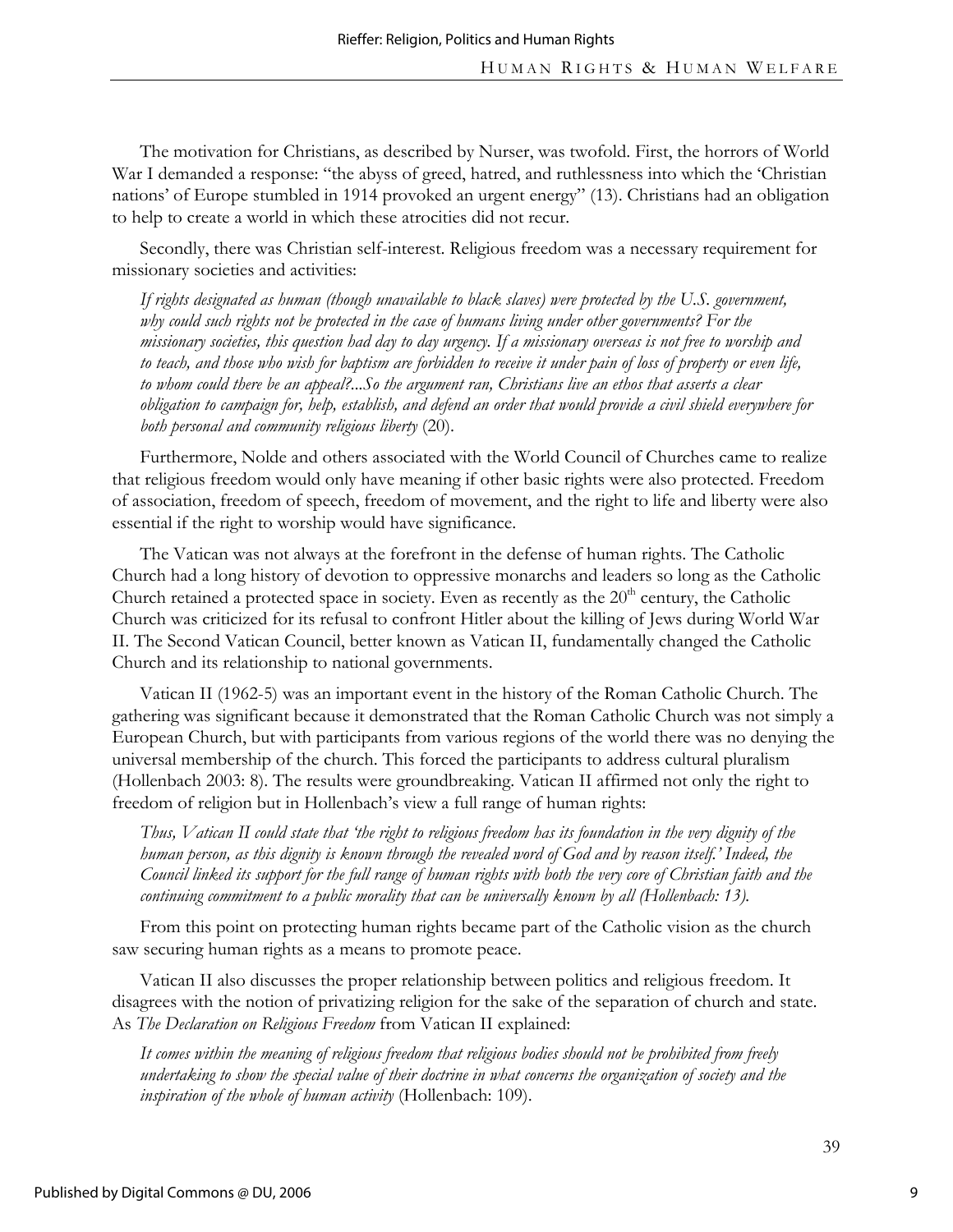Further, Pope John XXIII acknowledged the importance of universal human rights in *Pacem in Terris* (Peace on Earth) (Hollenbach: 7)*.*

## *Human Rights Violations in the name of Religion*

While religious organizations can help promote human rights, at times religious beliefs and religious associations have violated human rights and have caused tensions and controversies. Regrettably, neither Nurser nor Hollenbach significantly engage in the religious reasons for human rights violations. But this is also an important part of understanding the relationship between religion and human rights. First, of course are the concerns about terrorism undertaken in the name of religion. Whether Islam or Christianity, religions have seen terrorist actions taken in their name and based on their religious texts (Juergensmeyer 2000). This has been true historically and in contemporary times. Unfortunately, this is not the only issue pertaining to religious violations of human rights.

One of the main questions pertaining to religious liberty is the right to proselytize. Many religious traditions (Catholics and Protestants especially) argue that the right to spread their beliefs is a basic duty that *must* be adhered to. However, voluntary conversions have been viewed by others as a threat. For example, Nurser notes that the Protestant churches were concerned about Catholic expansion that may endanger their own ability to convert others in Latin America and Africa (81). Furthermore, proselytism reminds many in the Third World of their colonial experiences. Since this was such a sensitive issue, the individuals who prepared the Universal Declaration of Human Rights tried to accommodate various views in Article 18:

*Everyone has the right to freedom of thought, conscious, and religion; this right includes freedom to change his religion or belief, and freedom, either alone or in community with others and in public or private, to manifest his religion or belief in teaching, practice, worship, and observance (Universal Declaration of Human Rights).* 

Unfortunately, Nurser does not address the extensive discussion and diplomatic debate that ultimately settled on this language. Hollenbach is also unfortunately silent on this important issue. $4$ 

Additionally, there is a concern that religious groups may act as interest groups and oppress others by having their religious beliefs codified in law. The Christian Right in the U.S. has been lobbying for various religious positions, including the posting of the Ten Commandments in classrooms, school prayer, prayers before sporting events and securing religious freedom (evangelical proselytism) around the world.

Hollenbach's response is to deny that religions should act as interest groups, but sometimes it seems as if this is a fine line to walk. This is especially true given the recently elected Pope's strong encouragement for Italians to boycott a referendum on fertility. Does Pope Benedict XVI's recent engagement into Italian politics constitute a valid means of influencing civil society or an illegitimate intrusion into the domestic politics of a democratic state? Hollenbach does not spell out when an individual has crossed that line.

 $\overline{a}$ 

<sup>4</sup> For a treatment of the diplomatic debate see Morsink (1999) or Schlesinger (2003).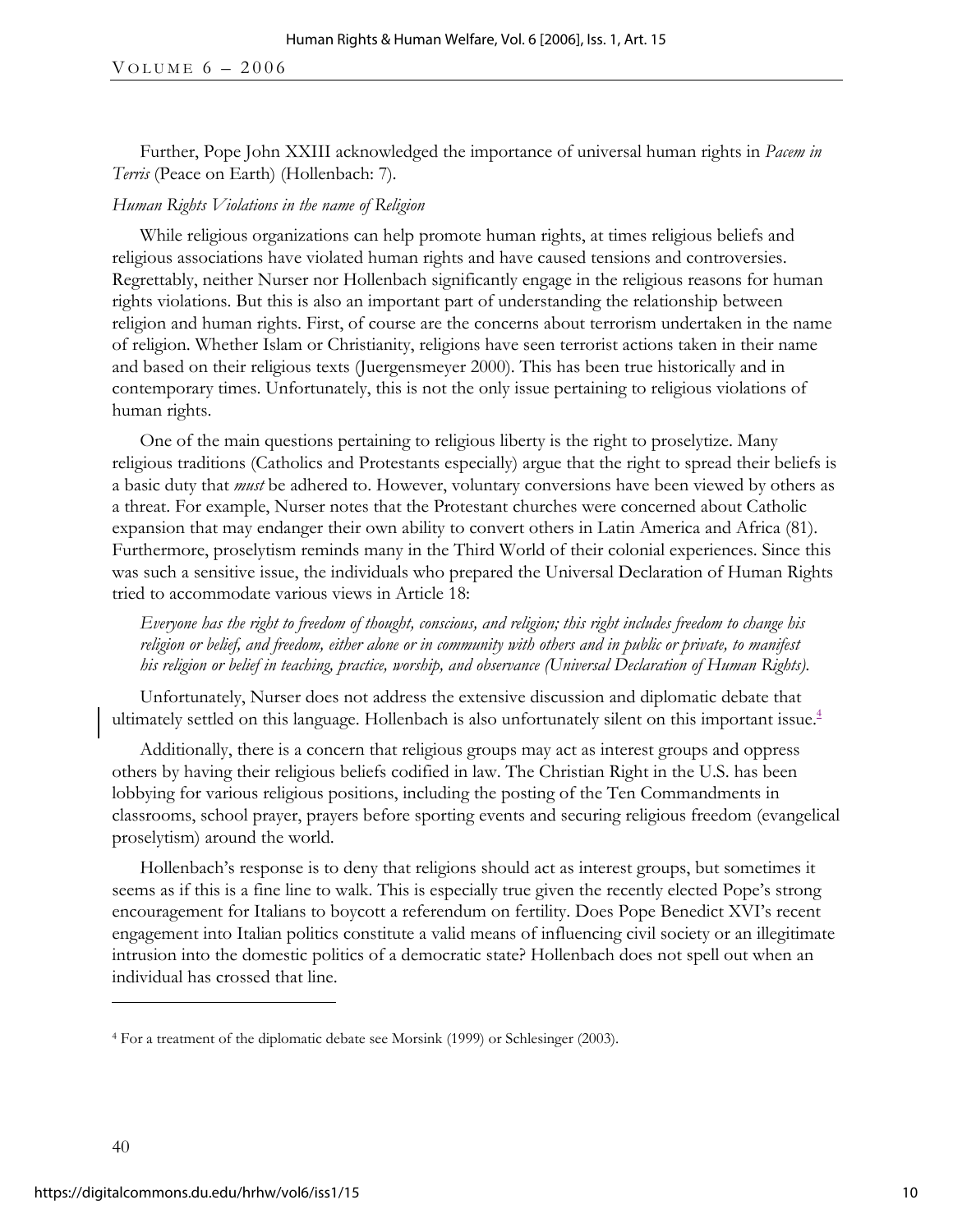While Hollenbach does not deny that some have harmed others in the name of religion, he focuses on the positive contribution that religion can make. At times he overstates this ability. Hollenbach believes that the Christian cross can be a symbol of friendship and peace (Chapter 4). While this may be true for Christians, the symbol of the cross will represent repression and conflict to Muslims and others around the world. He does not seem to acknowledge this potential.

### **Conclusion**

Over the last few decades, we have seen a Christian resurgence in some parts of the world. History has demonstrated that religion is essential to many individuals and needs to be respected as such. Whether it is in Poland in the 1980s, or in Florida (Terri Schiavo) in the United States, we see that religion is an essential aspect of some individuals' lives and will not go away. Thus the future of human rights must be one in which religious identity and religious practices are not only tolerated but respected, encouraged and supported.

Whether religious freedom and religious respect in the domestic or international sphere will encourage some religious organizations to promote human rights is an open question. Certainly the changes within the Catholic Church can offer some optimism, even if it is a limited optimism. Other groups with religious leanings such as the Irish Republican Army are unlikely to be concerned about the religious teaching concerning the duties to others when their basic grievances are not being met. All religions contain a variety of teachings, some of which are supportive of human rights and human dignity (obligations to take care of the needy) and others are not (holy wars). Hollenbach and Nurser have shown how some religious teachings (the desire to proselytize) can be used to motivate pious individuals to argue for and develop human rights protections. The question remains how to encourage individuals who are being denied basic human rights (political freedoms, religious freedoms, economic opportunities, etc.) to focus on the positive duties towards others instead of the justification for violence and revenge found in many religious traditions.

#### **References**

Ackerman, Bruce. 1980. Social Justice in the Liberal State. New Haven: Yale University Press.

Audi, Robert, 1989. "The Separation of Church and State and the Obligations of Citizenship", *Philosophy and Public Affairs* 18: 260.

Carter, Stephen. 1993. Culture of Disbelief. New York: Doubleday.

Forsythe, David. 2000. Human Rights in International Relations*.* Cambridge: Cambridge University Press.

Fukuyama, Francis. 1992. The End of History and the Last Man. New York: The Free Press.

Greenawalt, Kent. 1988. Religious Convictions and Political Choice*.* New York: Oxford University Press.